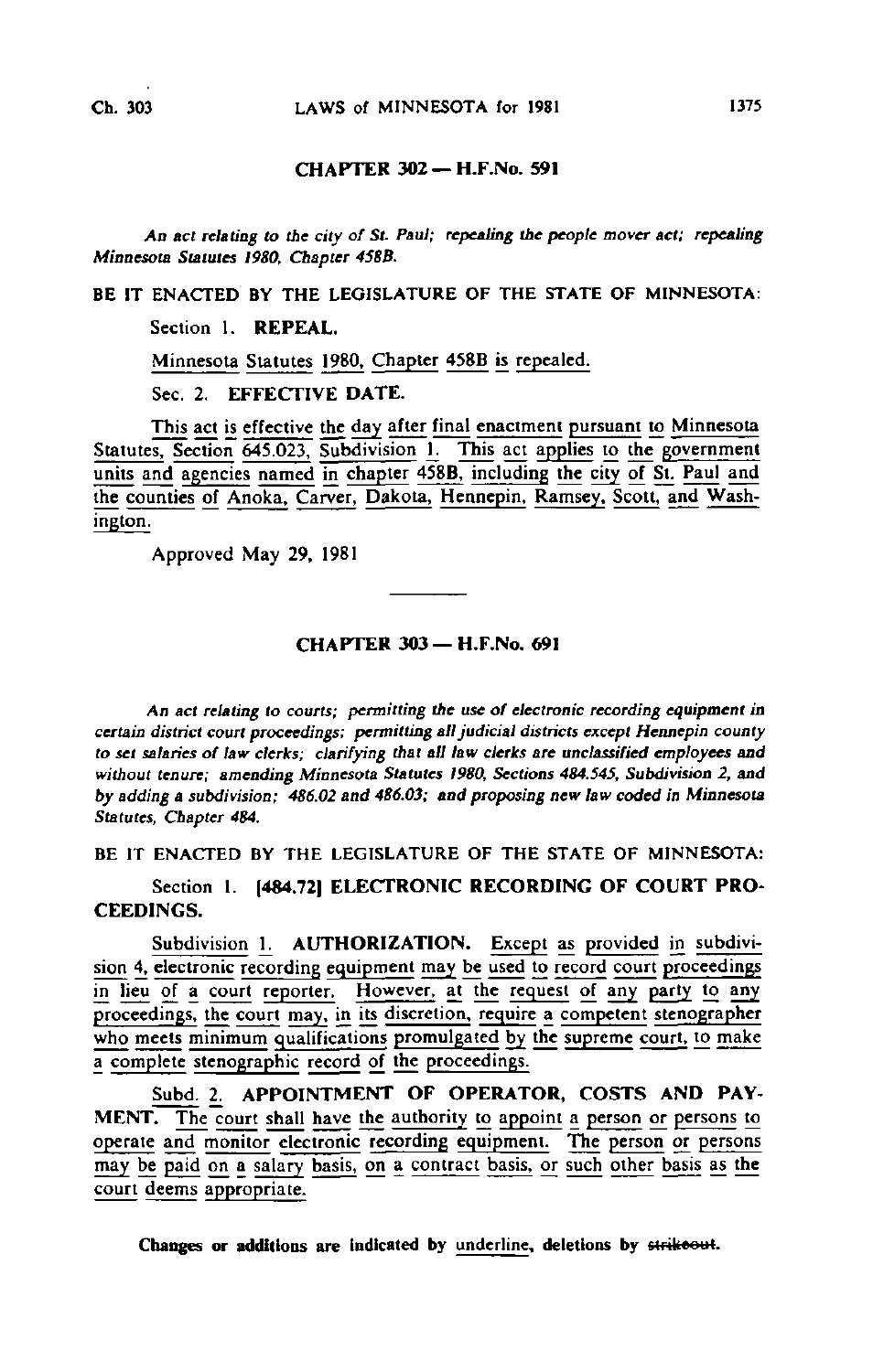Subd. 3. SPECIFICATION FOR ELECTRONIC RECORDING EQUIPMENT; QUALIFICATIONS FOR OPERATOR. For the purpose of this section the state court administrator shall promulgate specifications for acceptable electronic recording equipment used to record court proceedings and minimum qualifications for the persons who operate and monitor the equipment.

Subd. 4. LIMITATIONS ON USE OF ELECTRONIC RECORDING EQUIPMENT. A competent stenographer who meets minimum qualifications promulgated by the supreme court, shall make a complete stenographic record of the following court proceedings:

(1) Felony and gross misdemeanor ofjenses, except arraignments and first appearance in district court as specified in rule 8 of the rules of criminal procedure.

(2) District court jury trials.

(3) Contested district court trials and fact-finding hearings. Where required by statute or court rule, electronic recording equipment may be used in addition to the services of a competent stenographer.

Subd. 5. MALFUNCTION OF ELECTRONIC RECORDING. If, when electronic recording equipment is used, a malfunction occurs in the recording process so that the recording is incomplete, the court may declare a mistrial if the malfunction is discovered during the trial. If the malfunction is discovered in the course of preparing a transcript after a verdict has been entered, the court may grant a new trial upon motion of any party.

Sec. 2. Minnesota Statutes 1980, Section 486.02, is amended to read:

## 486.02 STENOGRAPHIC RECORD.

Such reporter Except as provided in section 1, a competent stenographer who meets minimum qualifications promulgated by the supreme court, shall make a complete stenographic record of all testimony given and all proceedings had before the judge upon the trial of issues of fact, with or without a jury, or before any referee appointed by such judge. In so doing he shall take down all questions in the exact language thereof, and all answers thereto precisely as given by the witness or by the sworn interpreter. He shall also record, verbatim, all objections made, and the grounds thereof as stated by counsel, all rulings thereon, all exceptions taken, all motions, orders, and admissions made and the charge to the jury. When directed so to do by the judge, he shall make a like record of any other matter or proceeding, and shall read to such judge or referee any record made by him, or transcribe the same, without charge, for any purpose in furtherance of justice.

Sec. 3. Minnesota Statutes 1980, Section 486.03, is amended to read:

486.03 FURNISH TRANSCRIPT; FILE RECORD.

As soon as the trial is ended the reporter or operator of electronic recording equipment shall file his stenographic report, or tape recording, thereof

Changes or additions are indicated by underline, deletions by strikeout